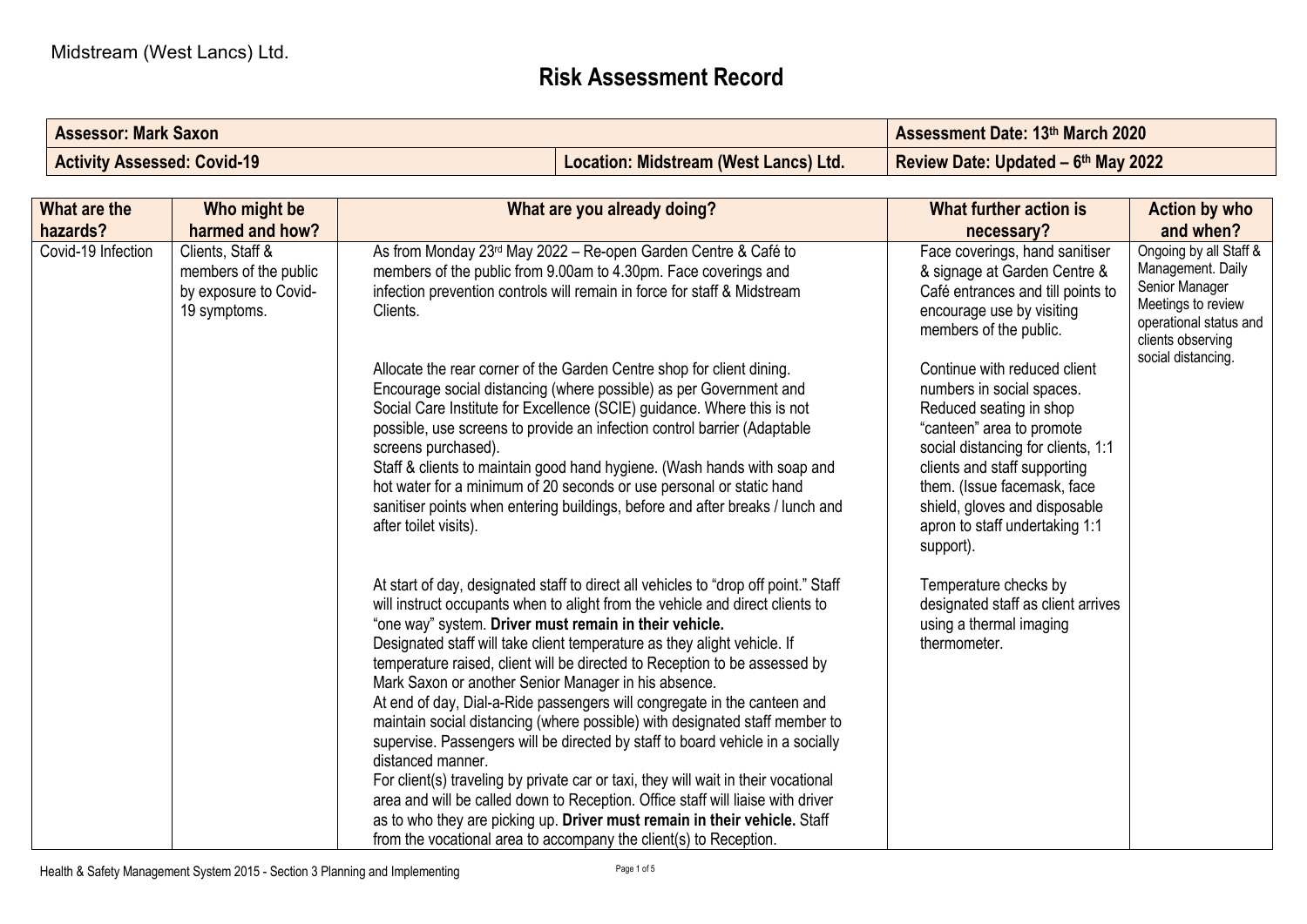| Midstream (West Lancs) Ltd. |                                                                                                                                                                                                                                                                                                                                                                                                                                                                                                                                                                                                                                                                                                                                                                                                                                                                                                                                                                                                                                                                                                                                                                                                                                                                                                                                                                                                                                                                                                                                                                                                                                                                                                                                                                                                                                                                                                                                                                                                                                                                                                                                                                                                                             |                                                                                                                                                                                                                |
|-----------------------------|-----------------------------------------------------------------------------------------------------------------------------------------------------------------------------------------------------------------------------------------------------------------------------------------------------------------------------------------------------------------------------------------------------------------------------------------------------------------------------------------------------------------------------------------------------------------------------------------------------------------------------------------------------------------------------------------------------------------------------------------------------------------------------------------------------------------------------------------------------------------------------------------------------------------------------------------------------------------------------------------------------------------------------------------------------------------------------------------------------------------------------------------------------------------------------------------------------------------------------------------------------------------------------------------------------------------------------------------------------------------------------------------------------------------------------------------------------------------------------------------------------------------------------------------------------------------------------------------------------------------------------------------------------------------------------------------------------------------------------------------------------------------------------------------------------------------------------------------------------------------------------------------------------------------------------------------------------------------------------------------------------------------------------------------------------------------------------------------------------------------------------------------------------------------------------------------------------------------------------|----------------------------------------------------------------------------------------------------------------------------------------------------------------------------------------------------------------|
|                             | Explore staggered pick up times with client Parent / Guardian or their<br>transport provider.<br>As per Social Care Institute for Excellence (SCIE) guidance for those being<br>transported by others that are not in their household - a designated staff<br>member is to record the name of the driver, vehicle registration & names of<br>other vehicle passengers. This process is to be repeated at the end of the<br>day if client transported home by someone other than in their household.<br>All staff and clients to use "one way" system to navigate site and work<br>areas. Staff to reinforce this and social distancing verbally at regular<br>intervals during day. (Special emphasis to be undertaken by staff prior to<br>and at end of breaks).<br>No client is to wander around site unaccompanied with toilet visits<br>monitored by vocational area staff.<br>Increased cleaning regime to site - All sections to identify and clean high<br>use items throughout day. Identify where barriers such as disposable<br>gloves can be worn to reduce infection crossover.<br>Lockers have been introduced to each vocational area for clients to use on<br>a daily basis only, limiting client movement around site and congregation in<br>locker rooms / toilets. No personal items are to be stored overnight in these<br>lockers as they will be steam sanitised at the end of each day.<br>Facemasks / face shields are to be worn at all times by anyone moving<br>around inside buildings and outdoor spaces where other people are<br>present. Also, staff working in close contact with individuals or small groups<br>of clients must wear face coverings / face shields.<br>Where clients wish to attend Midstream following a stay in respite:<br>The client will be asked to undertake a Covid-19 test, and upon receipt<br>of a negative test result will be allowed to resume services.<br>Where a client is unable or unwilling to have a Covid-19 test, a period<br>$\overline{\phantom{a}}$<br>of 10 days must elapse from them leaving respite before they can<br>resume services. This may increase to 14 days as per Government<br>guidance for high risk supported living settings. | Roving cleaning to be increased<br>with emphasis on high traffic<br>areas, door / cupboard handles<br>and frequently handled items<br>such as keys, computers,<br>photocopier controls, pebbels &<br>intercom. |
|                             |                                                                                                                                                                                                                                                                                                                                                                                                                                                                                                                                                                                                                                                                                                                                                                                                                                                                                                                                                                                                                                                                                                                                                                                                                                                                                                                                                                                                                                                                                                                                                                                                                                                                                                                                                                                                                                                                                                                                                                                                                                                                                                                                                                                                                             |                                                                                                                                                                                                                |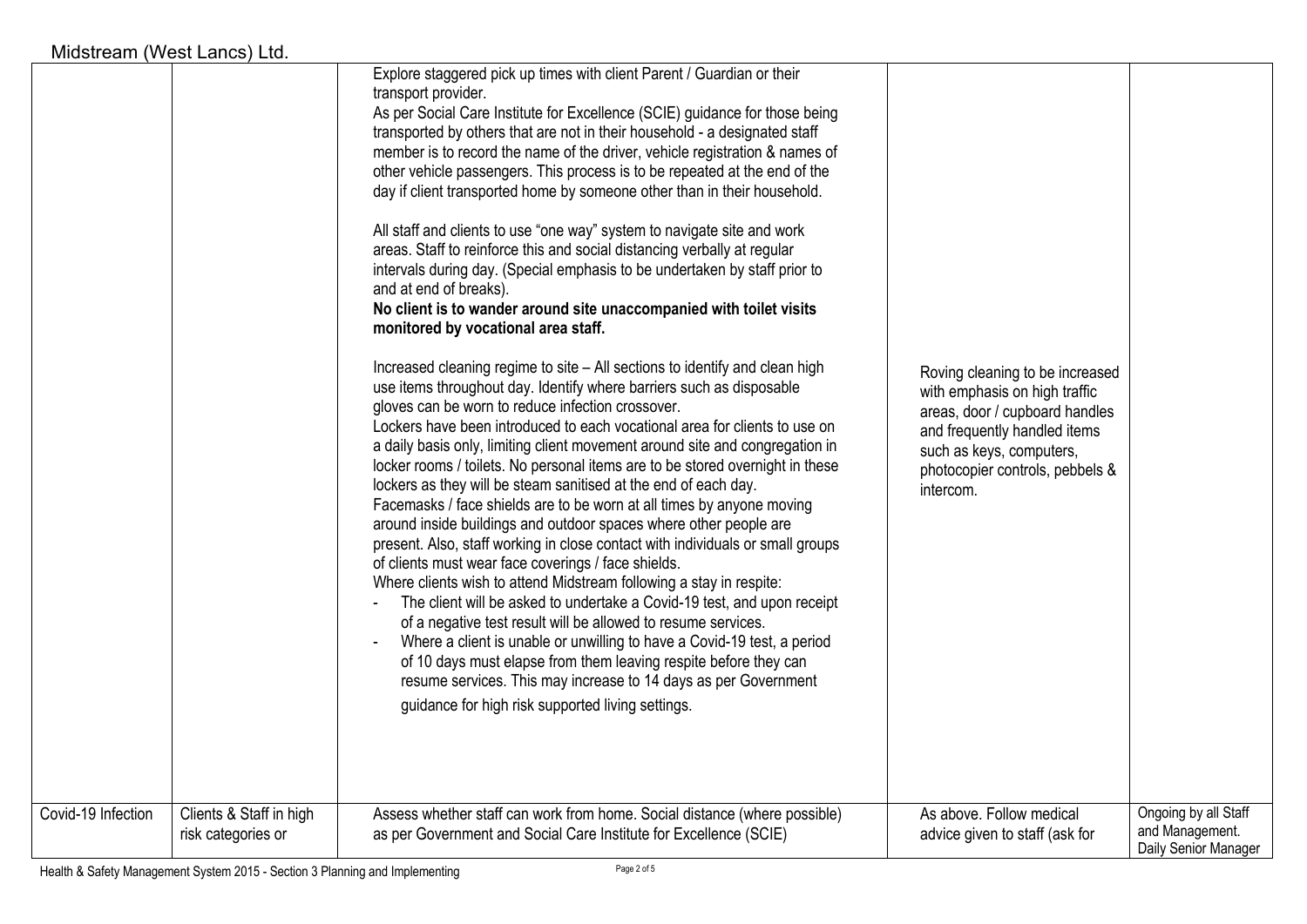| Midstream (West Lancs) Ltd. |                                                  |                                                                                                                                                                                                                                                                                                                                                                                                                                                                                                                                                                                                                                                                                                                                                                                                                                                                                                                                                                                                                                                                                                                                                                                                                                                                                                                                                                                                                                                                                                                                                                                                                 |                                                                                                                                                                                                                                                                                                                                                                                                                                                                             |                                                                                                                                             |
|-----------------------------|--------------------------------------------------|-----------------------------------------------------------------------------------------------------------------------------------------------------------------------------------------------------------------------------------------------------------------------------------------------------------------------------------------------------------------------------------------------------------------------------------------------------------------------------------------------------------------------------------------------------------------------------------------------------------------------------------------------------------------------------------------------------------------------------------------------------------------------------------------------------------------------------------------------------------------------------------------------------------------------------------------------------------------------------------------------------------------------------------------------------------------------------------------------------------------------------------------------------------------------------------------------------------------------------------------------------------------------------------------------------------------------------------------------------------------------------------------------------------------------------------------------------------------------------------------------------------------------------------------------------------------------------------------------------------------|-----------------------------------------------------------------------------------------------------------------------------------------------------------------------------------------------------------------------------------------------------------------------------------------------------------------------------------------------------------------------------------------------------------------------------------------------------------------------------|---------------------------------------------------------------------------------------------------------------------------------------------|
|                             | identified as<br>immunosuppressed                | guidance for all (inc. vulnerable groups). Where this is not possible, use<br>screens to provide an infection control barrier.<br>Follow guidance from Royal College of Obstetricians & Gynecologists for<br>pregnant women.<br>Undertake specific Risk Assessment for those from Black, Asian or Ethnic<br>Minority background and those identified as immunosuppressed.<br>Staff & clients to maintain good hand hygiene (Wash hands with soap and<br>hot water for a minimum of 20 seconds or use personal or static hand<br>sanitiser points when entering buildings, before and after breaks / lunch and<br>after toilet visits).<br>All in vulnerable group to be issued with PPE (facemask, face shield, disposable<br>apron & gloves).                                                                                                                                                                                                                                                                                                                                                                                                                                                                                                                                                                                                                                                                                                                                                                                                                                                                  | medical certificate to confirm<br>action suggested by clinicians).                                                                                                                                                                                                                                                                                                                                                                                                          | Meetings to review<br>operational status and<br>clients observing<br>social distancing.                                                     |
| Covid-19 Infection          | Clients & staff using<br>and operating transport | Observe social distancing (where possible) as per Government and Social Care<br>Institute for Excellence (SCIE) guidance.<br>Transport admin to reduce client numbers per vehicle and specific seating<br>arrangement introduced.<br>Additional vehicle introduced.<br>All non-essential journeys to be cancelled, senior manager agreement prior to a<br>non-essential journey being undertaken.<br>Staff & clients to maintain good hand hygiene (Wash hands with soap and<br>hot water for a minimum of 20 seconds or use personal or static hand<br>sanitiser points when entering buildings, before and after breaks / lunch and<br>after toilet visits).<br>Clients to be issued with facemask for all journeys by driver or escort before<br>entering vehicle. Open a window wherever possible for ventilation.<br>Facemask to be disposed of as client disembarks vehicle. Driver or escort to<br>collect used facemask in waste bag which is to be double bagged prior to<br>disposal. (If own facemask is being used, this will be left in place at all time<br>and not handled by driver or escort).<br>At end of day, clients to be accompanied to Midstream minibus by vocational<br>staff.<br>Clients to be issued with facemask for all journeys by driver or escort before<br>entering vehicle.<br>Facemask to be disposed of as client disembarks vehicle. Driver or escort to<br>collect used facemask in waste bag which is to be double bagged prior to<br>disposal. (If client own facemask is being used, this will be left in place at all<br>time and not handled by driver or escort). | Implement transport with<br>reduced client numbers per run<br>to maintain social distancing.<br>All hard surfaces to be cleaned<br>before and after a journey has<br>taken place with antibacterial<br>wipes.<br>Temperature checks by driver<br>or escort as client arrives at<br>vehicle. If temperature raised,<br>transport will not be offered, and<br>client to stay at home. Driver or<br>escort will liaise with Parent /<br>Guardian or professional care<br>team. | Ongoing by transport<br>admin staff and<br>Management. Daily<br>Senior Manager<br>Meetings to review<br>operational status of<br>transport. |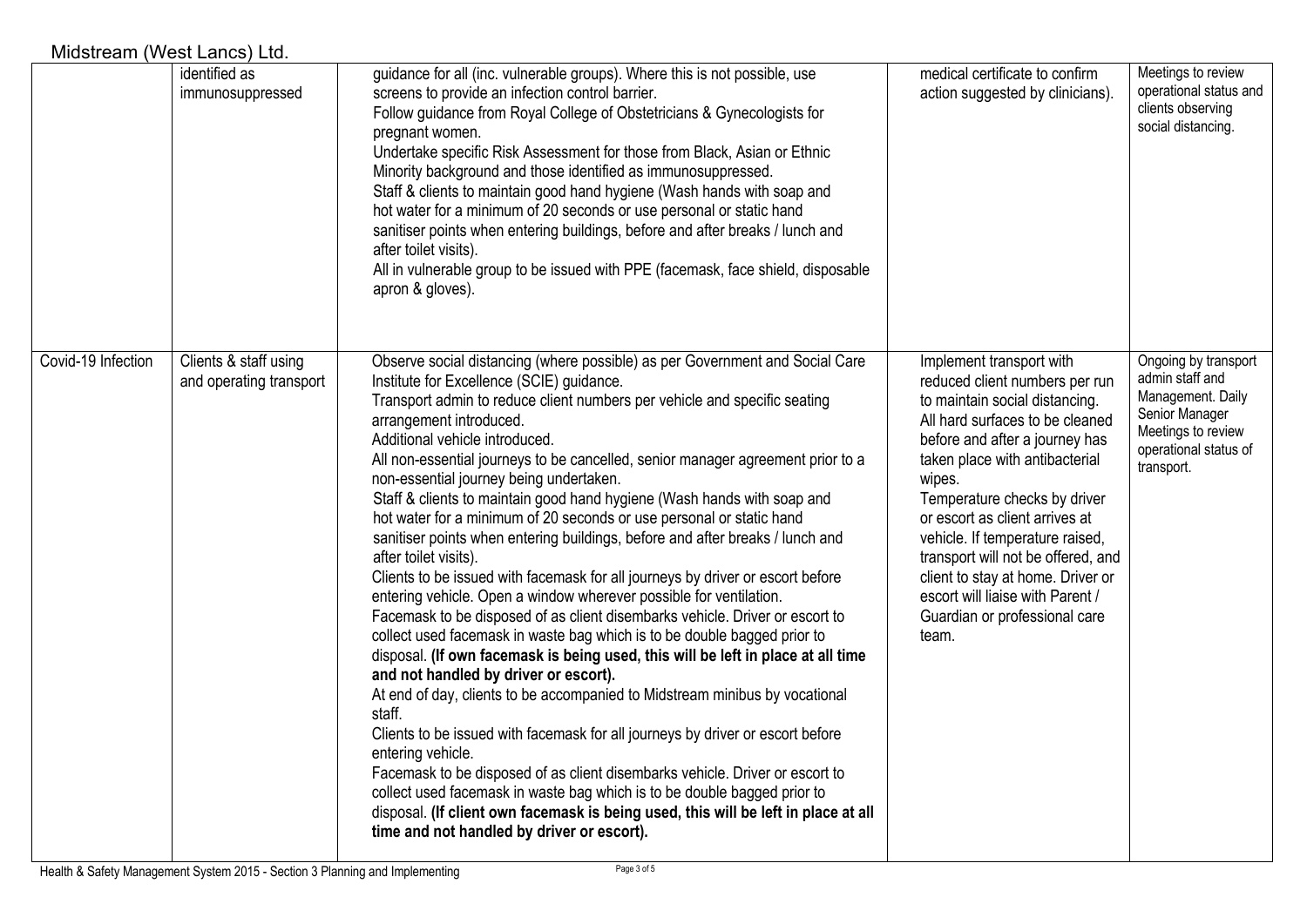| Midstream (West Lancs) Ltd.               |                                             |                                                                                                                                                                                                                                                                                                                                                                                                                                                                                                                                                                                                                                                                                                                                                                                                                                                                                                                                                                                                                                                                                                                                          |                                                                                                                                                                                                                                                         |                                                                                                                                                                                                                                 |
|-------------------------------------------|---------------------------------------------|------------------------------------------------------------------------------------------------------------------------------------------------------------------------------------------------------------------------------------------------------------------------------------------------------------------------------------------------------------------------------------------------------------------------------------------------------------------------------------------------------------------------------------------------------------------------------------------------------------------------------------------------------------------------------------------------------------------------------------------------------------------------------------------------------------------------------------------------------------------------------------------------------------------------------------------------------------------------------------------------------------------------------------------------------------------------------------------------------------------------------------------|---------------------------------------------------------------------------------------------------------------------------------------------------------------------------------------------------------------------------------------------------------|---------------------------------------------------------------------------------------------------------------------------------------------------------------------------------------------------------------------------------|
| Covid-19 Infection                        | Staff working on 1:1<br>basis with clients. | All staff to wear Personal Protective Equipment (PPE) of facemask, face shield,<br>disposable plastic apron & gloves to create infection barrier. (Encourage client to<br>wear apron & gloves also).<br>All waste PPE to be double bagged prior to disposal.<br>Staff & clients to maintain good hand hygiene (Wash hands with soap and<br>hot water for a minimum of 20 seconds or use personal or static hand<br>sanitiser points when entering buildings, before and after breaks / lunch and<br>after toilet visits).<br>Maintain social distance (where possible) from other clients & staff as per<br>Government and Social Care Institute for Excellence (SCIE) guidance.<br>Where this is not possible, use screens to provide an infection control<br>barrier.                                                                                                                                                                                                                                                                                                                                                                  | Maintain good levels of PPE &<br>sanitiser stocks. Issue PPE<br>memo to all staff.<br>Covid-19 information posters<br>displayed around site and social<br>areas.                                                                                        | Ongoing by all Staff<br>and Management.<br>Daily Senior Manager<br>Meetings to review<br>operational status.                                                                                                                    |
| Anyone displaying<br>Covid-19<br>Symptoms | Staff & clients.                            | Anyone displaying symptoms of Covid-19 (Persistent new continuous dry cough,<br>high temperature to the touch, muscle pain, loss of smell / taste or breathing<br>difficulties) must be identified to Mark Saxon or another Senior Manager in his<br>absence.<br>Mark, or Senior Manager will isolate person, assess symptoms and undertake<br>temperature check. (Facemask, face shield, disposable apron & gloves must<br>be worn by Mark or Senior Manager whilst waiting with person).<br>Mark, or Senior Manager will arrange for person to leave premises if displaying<br>Covid-19 symptoms. Person must undertake a lateral flow test.<br>Until Covid-19 status is confirmed, i.e person has infection or is clear, person will<br>be asked to leave and not return for 10 days. (For staff phoning work with<br>suspected symptoms, however mild, 10 days self-isolation will be instructed but<br>may be shortened if after day 5, 2 negative lateral flow tests are obtained 24<br>hours apart).<br>For high risk supported living settings, the self-isolation period may increase to 14<br>days as per Government guidance. | <b>Ensure updated Government</b><br>guidance is enacted. Issue<br>Covid-19 memo symptoms to all<br>staff.<br>Liaise with Parent / Guardian or<br>professional care team of<br>person with Covid-19 symptoms<br>or positive lateral flow test<br>result. | Ongoing by all Staff<br>and Management.<br>Daily Senior Manager<br>Meetings to review<br>operational status.<br>Deep clean area,<br>equipment and all<br>materials used by<br>person(s) with<br>suspected Covid-19<br>symptoms. |